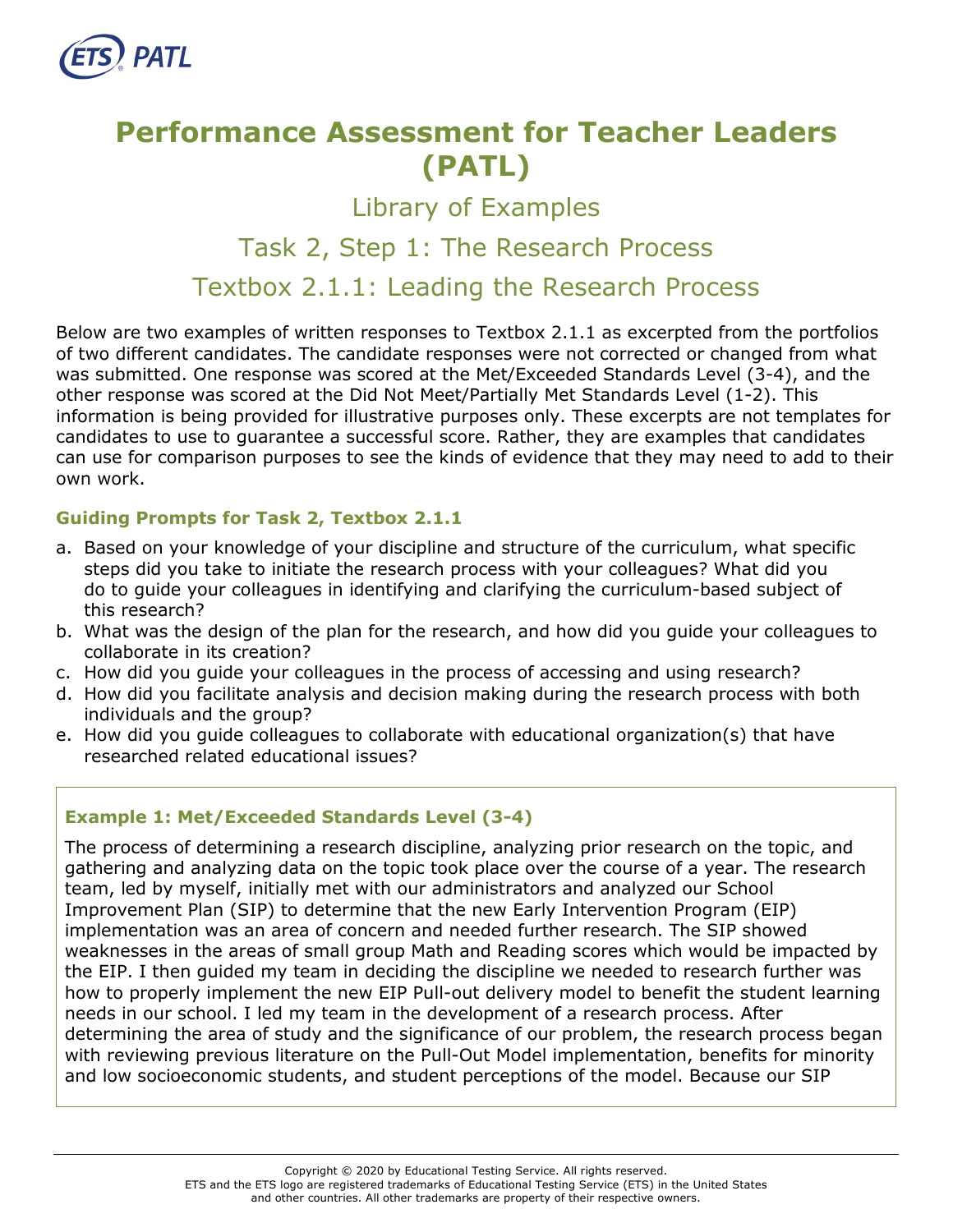#### **Example 1: Met/Exceeded Standards Level (cont'd.)**

showed the needed improvement would be fostered by the teachers, our literature review continued with adult learning, Professional Learning Communities, teacher leadership, and professional development. As educational researchers, I felt it was imperative for us to consult educational organizations. Our first consult began with the Georgia Department of Education. I encouraged my colleague to email the Director concerning the EIP implementation in Georgia. We then consulted numerous educational journals to ensure our analysis would be saturated with current trends. My role in leading the group during the literature review of the problem involved: dividing the responsibilities of the research topics, guiding the researchers in their delivery of their information, editing their work, and compiling the information. The next step of the process involved determining the research design as well as data collection and analysis. I led my colleagues in developing three research questions that would be used to guide our research process. These questions included: (1) What is the effect of the implementation of the pull-out delivery model on student achievement in the areas of reading and math (3-5)? (2) How do teachers respond to the implementation of the Pull-Out delivery model? and (3) How do administrators respond to the implementation of the Pull-Out delivery model? I researched the different types of data collection and analysis and determined we needed both qualitative and quantitative data to answer our research questions. After determining the questions to be answered by our research and the needed data, I formulated a data shell that my research team would follow to access and guide the research process. (see artifact 1) The following step in the research process involved data collection. Quantitative data was collected by comparing archival county benchmark assessments during the reign of the Parallel Block model with current benchmark assessments utilizing the EIP Pull-out model. Due to privacy protocol, I had to email the county's testing coordinator to release both sets of scores to our team. Qualitative methods were utilized in evaluating teacher and administrator feelings. I led my team in the discussion of how to collect this data. We determined as a group to conduct focus groups and I helped my team formulate the questions that would be asked in each group. I then oversaw my colleagues in leading the focus groups. Finally, I led my team in the tremendous task of analyzing the data. I was able to organize my team according to individual strengths in order to reach this goal. I am highly aware that one of my colleagues is talented in the area of math and number sense. I was able to recognize that and utilize her abilities to lead the team in analyzing the quantitative data. The two consecutive years' benchmark data sets were compared using descriptive statistics to determine the success of the EIP Pull-out implementation. We then moved to the qualitative data. I worked with my team to determine themes from the transcribed focus group discussions. Three themes were revealed from transcribing the focus groups discussions: communication, time, and accountability. I then assigned a theme to each of my colleagues to delve in to. I wanted to ensure our school personnel was aware of strengths and weakness. Dividing the found themes gave each member a sense of ownership in not only the research process, but in the increasing student success in our entire school process. After uncovering more information on each theme, we came together as a group to discuss strategies to combat weaknesses. We uncovered that one particular grade level and EIP teacher needed to focus on the area of accountability in order to reach greater student success. Although it was a collaboration of work between my three colleagues and myself, I took on the responsibility as leader. As editor, I was able to approach colleagues individually when further research needed to be conducted or when the data was not analyzed correctly. I ensured all parties met to discuss the process and had input in the research. Each decision was purposefully made to coordinate the groups' individual efforts. It was imperative to me that each individual felt as though they were intellectually encouraged in the research process, as well as impacted positively as an educator.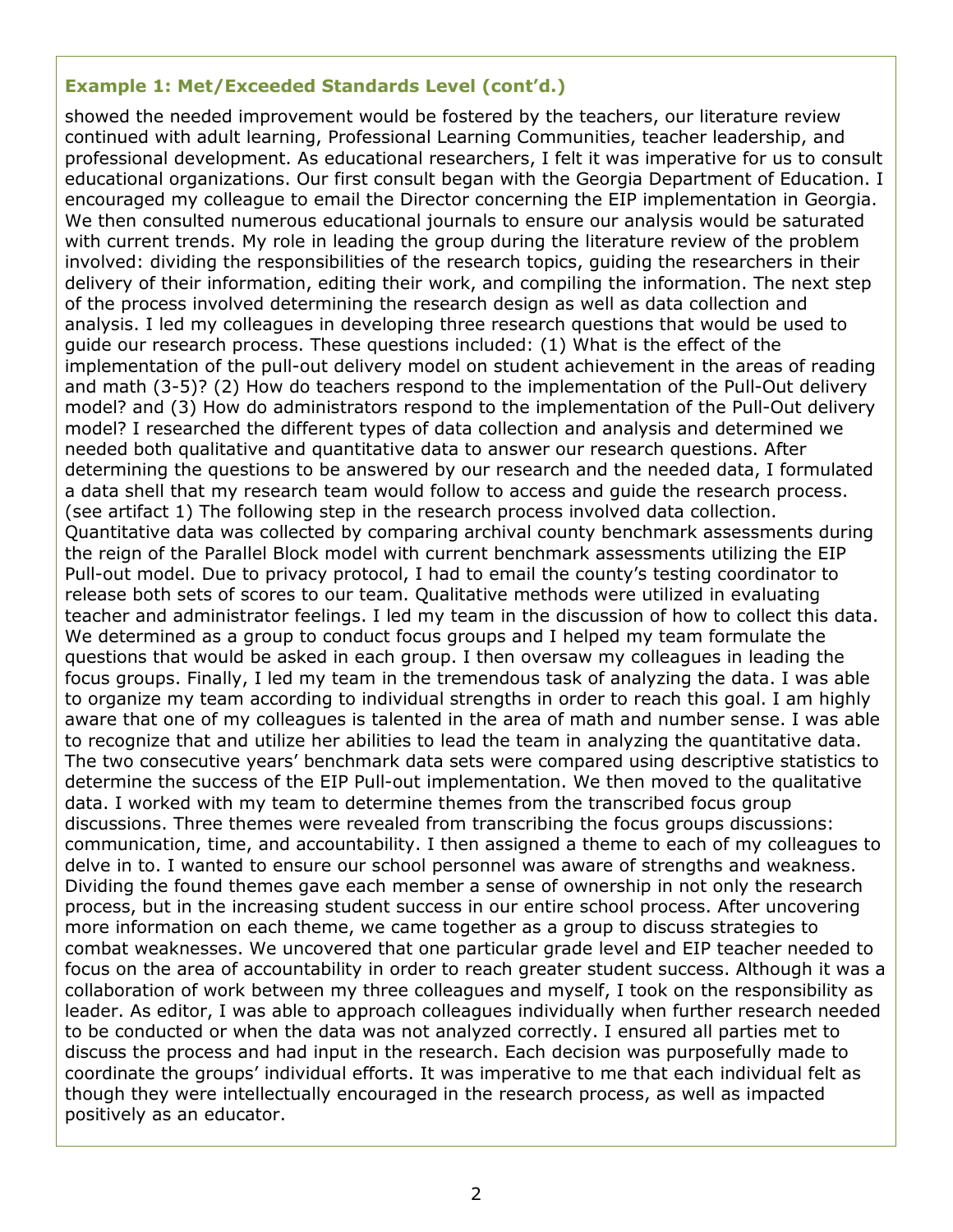# **Refer to the [Task 2](http://gace.ets.org/s/pdf/gace_teacher_leadership_assessment_task_2_rubric.pdf) Rubric and ask yourself:**

In the candidate's description of how he or she led the research process, where is there evidence of the following?

- Specific steps to initiate the research process, based on the knowledge of the discipline and the structure of the curriculum, with colleagues
- Guiding colleagues to identify and clarify the curriculum-based research subject
- Guiding colleagues to collaborate in the design of the plan for research
- Guiding colleagues in the process of accessing and using research
- Facilitating analysis and decision making during the research process with both individuals and the group
- Guiding colleagues to collaborate with educational organizations that have researchrelated educational issues

Why is the candidate's response *informed* and *logical?*

# **Example 2: Did Not Meet/Partially Met Standards Level (1-2)**

My knowledge of the 7th grade science curriculum lead me to make a choice of which unit would lend itself the best to a project-based instruction unit. The cells unit was chosen becuase real world problems could be infused into the cirriculum to help students learn through inquiry based learning. I initiated the research process with my colleagues through identifying real world problems that could be used from the cells unit of 7th grade life science and with examples I was able to justify to them why this would be a good choice for the reasearch. The design for the research was to work during a 6 week unit on cells, to create two groups from the 120 students on my team that could be placed into a traditional instruction group or a project-based learning group. These two groups would be composed of 24 students and would learn in two distinctly different ways. The traditional instruction group would be taught using lecture, worksheets, and quizzes that would follow the instruction. The project-based learning group would be taught using inquiry based learning using real world problems that would drive their learning. These students would work collaboratively in groups to determine the solutions to these problems, and then would create projects to explain their work that would count as their summative grades. Both groups would be tested for academic achievement using pretest and a posttest. Students would be checked for engagment using a questionnaire, and students would be checked for their attitudes through a survey. The data would then be compared to determine if project-based learning could have an affect on students in any of these three ways. I guided my colleagues in this work through taking a lead role in the work. I am very passionate about this work and I was able to come to the table with examples, ideas, and interviews and surveys already created that just needed to be reviewed an critiqued. I was asking the colleagues working with me to help me with this work on top of their already busy schedules so in order to get buy in from them, I brought most of the work to the table completed. They helped in the final creation of work since they were able to critique and adjust the work. We also met altogether once every other week throught the process during our planning period of the day to discuss the work. I used a teacher survey following this week to document our communication after the project was over. I compiled research from several sources so that my colleagues could help me to determine what reserach organizations who had previously completed research on the same topic could be